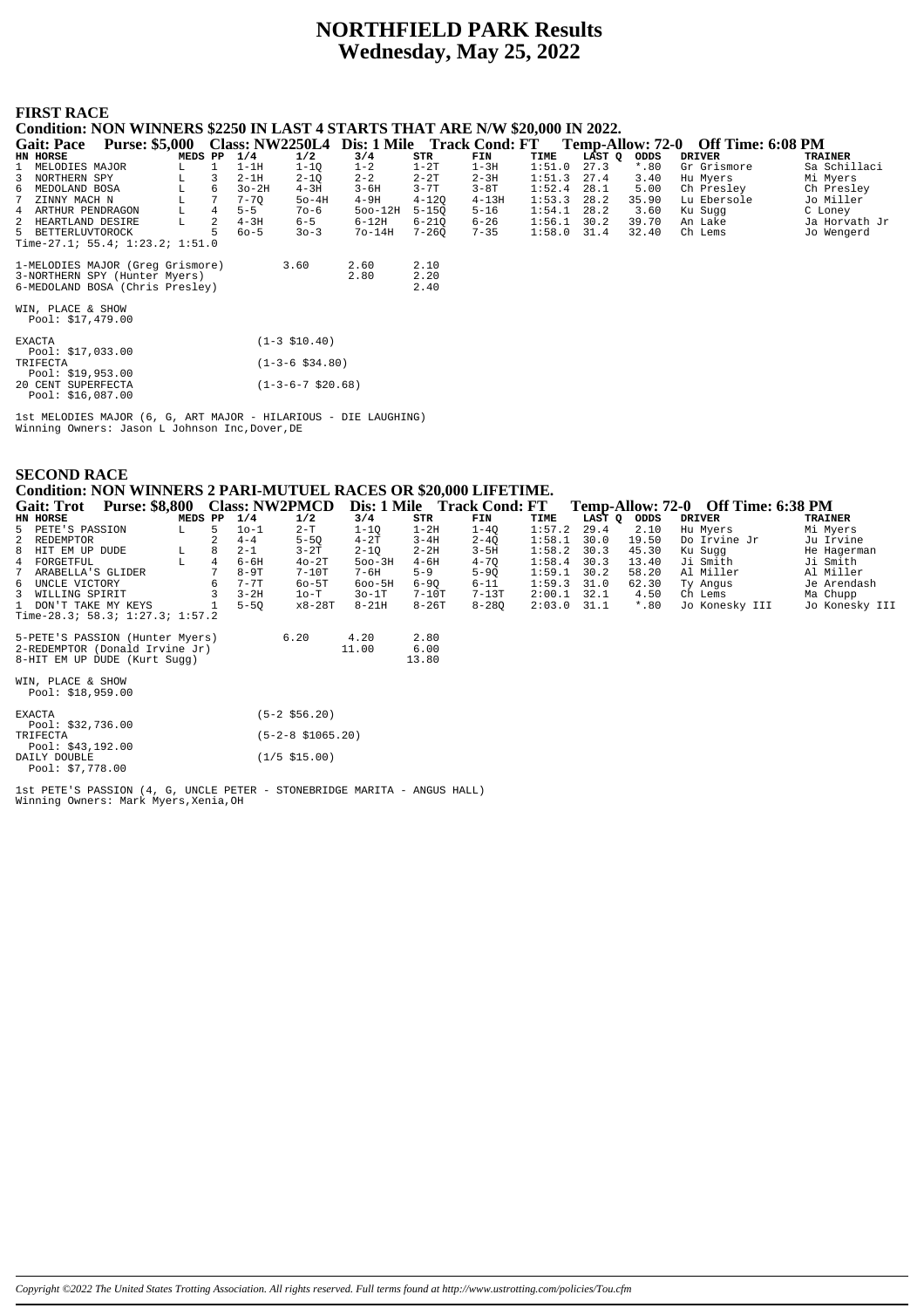# **THIRD RACE** Condition: NON WINNERS 1 PARI-MUTUEL RACE OR \$10,000 LIFETIME. AE: N/W 2 PM RACES OR \$20,000 LIFETIME. CLAIMING PRICE \$10,000 (WITH ALLOWANCES). (STARTER ALLOWANCE SINCE 5/1/2022 - NO TAG)

| <b>Gait: Pace</b>    | <b>Purse: \$7,500</b>                   |    | <b>Class: NW1PMCD</b> |           | Dis: 1 Mile   |          | <b>Track Cond: FT</b> |               |        |         | Temp-Allow: 72-0 Off Time: 6:59 PM |                |
|----------------------|-----------------------------------------|----|-----------------------|-----------|---------------|----------|-----------------------|---------------|--------|---------|------------------------------------|----------------|
| HN HORSE             | MEDS PP                                 |    | 1/4                   | 1/2       | 3/4           | STR      | FIN                   | TIME          | LAST O | ODDS    | DRIVER                             | <b>TRAINER</b> |
| 3 BUCKEYE EMERY      |                                         |    | $2 - 4$               | $2-1H$    | i2o-10        | $5i-2H$  | $1 - NK$              | 1:56.1        | 30.1   | 12.60   | Ni Cleaa                           | Je Hollis      |
| 5 EAGLE ON A HILL    |                                         |    | $5-9T$                | $50 - 40$ | $i3$ 00- $1T$ | $2 - O$  | $2 - NK$              | $1:56.1$ 30.0 |        | 1.30    | Gr Grismore                        | Da Walls       |
| 8 GREYSTONE WATCHMAN |                                         |    | $1 - 4$               | $1-1H$    | $1 - 10$      | 1-0      | $3-H$                 | 1:56.1        | 30.2   | $*1.00$ | Ch Lems                            | Ma Chupp       |
| 2 BIG SANCHINO       |                                         |    | $3 - 5T$              | $3 - 3$   | $5-3T$        | $3-1T$   | $4-2T$                | $1:56.4$ 30.1 |        | 36.70   | Ch Preslev                         | B Umholtz      |
| 6 GOLD VINTAGE       |                                         |    | 6-120                 | $60-5T$   | $600 - 4H$    | $4dx-2H$ | x5-4T                 | $1:57.1$ 30.3 |        | 36.70   | Ji Smith                           | Ji Smith       |
| 4 SECTIONLINE RACER  |                                         |    | $4 - 8$               | $40 - 3$  | $40 - 2T$     | $6 - 5$  | $6-11H$               | $1:58.2$ 32.0 |        | 4.80    | Ku Suaa                            | Co Deyermand   |
| 7 TRAE ON THE BEACH  |                                         | 6X | x7-DIS                | 7-DIS     | $7-DTS$       | 7-DIS    | 7-DIS                 | $0:00.0$ 00.0 |        | 45.20   | Lu Ebersole                        | Je Ebersole    |
|                      | Time-26.4; 56.0; 1:25.4; 1:56.1         |    |                       |           |               |          |                       |               |        |         |                                    |                |
|                      | 3-BUCKEYE EMERY (Nick Clegg)            |    |                       | 27.20     | 6.80          | 3.20     |                       |               |        |         |                                    |                |
|                      | 5-EAGLE ON A HILL (Greq Grismore)       |    |                       |           | 3.40          | 2.10     |                       |               |        |         |                                    |                |
|                      | 8-GREYSTONE WATCHMAN (Christopher Lems) |    |                       |           |               | 2.20     |                       |               |        |         |                                    |                |

WIN, PLACE & SHOW<br>Pool: \$12,147.00

| <b>EXACTA</b>      | $(3-5 \space $73.40)$      |
|--------------------|----------------------------|
| Pool: $$15,307.00$ |                            |
| TRIFECTA           | $(3-5-8 \text{ } $161.20)$ |
| Pool: \$16,479.00  |                            |
| 20 CENT SUPERFECTA | $(3-5-8-2 \text{ }574.42)$ |
| Pool: \$16,084.00  |                            |

1st BUCKEYE EMERY (3, G, JK ENDOFANERA - ROCK GODDESS - ROCKNROLL HANOVER)<br>Winning Owners: Jeffery A Burton, Middletown, OH

Scratched: SPEEDNBYSEASIDE (Veterinarian - Injured)

# **FOURTH RACE**

# Condition: NON WINNERS 4 PARI-MUTUEL RACES OR \$30,000 LIFETIME. AE: N/W 6 PM RACES OR \$40,000 LIFETIME. CLAIMING PRICE \$20,000 (WITH ALLOWANCES). (STARTER ALLOWANCE SINCE 5/1/2022 - NO TAG)

| <b>Gait: Trot</b>                      | <b>Purse: \$9,800</b>            |         |           | <b>Class: NW4PMCD</b> |          | Dis: 1 Mile |           | <b>Track Cond: FT</b> |        |        |         | Temp-Allow: 72-0 Off Time: 7:33 PM |                |
|----------------------------------------|----------------------------------|---------|-----------|-----------------------|----------|-------------|-----------|-----------------------|--------|--------|---------|------------------------------------|----------------|
| HN HORSE                               |                                  | MEDS PP |           | 1/4                   | 1/2      | 3/4         | STR       | FIN                   | TIME   | LAST O | ODDS    | <b>DRIVER</b>                      | <b>TRAINER</b> |
| 4 SLIM JIMMY                           |                                  | L       | 4         | $6-6T$                | $50 - 3$ | $20 - 10$   | $2-1H$    | $1-H$                 | 1:56.2 | 29.1   | $*$ .80 | An Macdonald                       | Ja McGinnis    |
| 5 MO BAY                               |                                  |         | 5.        | $7 - 8$               | $70 - 5$ | $50 - 3$    | $3 - 2$   | $2-H$                 | 1:56.2 | 28.4   | 5.00    | Gr Grismore                        | Sa Schillaci   |
| 9 SABRINA HILL                         |                                  |         | <b>19</b> | $3-2H$                | $2o-1H$  | $1 - 10$    | $1-1H$    | $3 - 10$              | 1:56.3 | 29.3   | 3.00    | Aa Merriman                        | Ch Beaver      |
| 1 LOUS FLASHY DANCER                   |                                  | L       |           | $1 - 10$              | $1-1H$   | $3-1H$      | $4 - 5$   | $4-5T$                | 1:57.3 | 30.2   | 34.00   | Ku Suqq                            | Ed Miller      |
| 3 ELEGANT GIGI                         |                                  |         |           | $2 - 10$              | $3-1T$   | $4-2T$      | $5 - 7$   | $5 - 6H$              | 1:57.3 | 30.0   | 7.40    | Do Irvine Jr                       | Ro Weaver      |
| 6 DISCREET LOVER                       |                                  |         | 6         | $5-5H$                | 6-4H     | $70 - 5$    | $6 - 70$  | 6-6T                  | 1:57.4 | 29.4   | 70.90   | Lu Ebersole                        | Ed Miller      |
| 8 MINOTTO HANOVER                      |                                  |         | X8        | $9-9T$                | $9o-7T$  | $8o-5T$     | $8 - 90$  | $7 - 8$               | 1:58.0 | 29.4   | 20.00   | Ch Lems                            | Ma Chupp       |
| 2 DEALIN MAGIC                         |                                  | L       | 2         | $4 - 40$              | $4-2H$   | $6 - 40$    | 7-8T      | $8 - 8$               | 1:58.0 | 30.1   | 27.10   | Ja Thompson                        | Co Kreiser     |
| 7 INDIANAS MYMVP                       |                                  |         |           | 8-9H                  | $8 - 7$  | $9 - 7$     | $9 - 120$ | $9-14T$               | 1:59.2 | 31.0   | 30.40   | Hu Myers                           | Th O'Donnell   |
|                                        | Time-28.0; 58.1; 1:27.0; 1:56.2  |         |           |                       |          |             |           |                       |        |        |         |                                    |                |
|                                        | 4-SLIM JIMMY (Anthony Macdonald) |         |           |                       | 3.60     | 2.80        | 2.20      |                       |        |        |         |                                    |                |
|                                        | 5-MO BAY (Greq Grismore)         |         |           |                       |          | 3.80        | 2.80      |                       |        |        |         |                                    |                |
|                                        | 9-SABRINA HILL (Aaron Merriman)  |         |           |                       |          |             | 2.60      |                       |        |        |         |                                    |                |
| WIN, PLACE & SHOW<br>Pool: \$17,741.00 |                                  |         |           |                       |          |             |           |                       |        |        |         |                                    |                |
|                                        |                                  |         |           |                       |          |             |           |                       |        |        |         |                                    |                |

| <b>EXACTA</b> |                    | $(4-5 \text{ } $13.00)$ |
|---------------|--------------------|-------------------------|
|               | Pool: $$25,907.00$ |                         |
| TRIFECTA      |                    | $(4-5-9 \t540.40)$      |
|               | Pool: \$24,931.00  |                         |
|               | 20 CENT SUPERFECTA | $(4-5-9-1$ \$22.82)     |
|               | Pool: $$22,330.00$ |                         |

lst SLIM JIMMY (3, C, LONG TOM - SWINGING NADINE - BROADWAY HALL)<br>Winning Owners: Thestable Slim Jimmy,Guelph,ON, CA;Hutchison Harness LLC,North Ridgeville,OH

### **FIFTH RACE**

# Condition: NON WINNERS 1 PARI-MUTUEL RACE OR \$10,000 LIFETIME.

|               |                                         |                                    |         |     |          |                |            |           |           |        |        |         | Gait: Trot Purse: \$7,500 Class: NW1PMCD Dis: 1 Mile Track Cond: FT Temp-Allow: 72-0 Off Time: 7:57 PM |                |
|---------------|-----------------------------------------|------------------------------------|---------|-----|----------|----------------|------------|-----------|-----------|--------|--------|---------|--------------------------------------------------------------------------------------------------------|----------------|
|               | HN HORSE                                |                                    | MEDS PP |     | 1/4      | 1/2            | 3/4        | STR       | FIN       | TIME   | LAST Q | ODDS    | DRIVER                                                                                                 | <b>TRAINER</b> |
|               | 4 CUSTOM CRICKET                        |                                    |         | 4   | $1-1T$   | $1-1T$         | $1 - 20$   | $1 - 3$   | $1-3T$    | 1:57.1 | 29.3   | $*$ .10 | Aa Merriman                                                                                            | Ch Beaver      |
|               | 1 TURBO CAVIAR                          |                                    |         |     | $2-1T$   | $2-1T$         | $2 - 20$   | $2 - 3$   | $2 - 3T$  | 1:58.0 | 30.0   | 12.60   | Lu Ebersole                                                                                            | Je Ebersole    |
|               | 9 ANDOVERTHECADDY                       |                                    |         | ſ9. | $3 - 3T$ | $3 - 40$       | $4-5H$     | $3 - 6$   | $3-6T$    | 1:58.3 | 30.0   | 16.40   | Do Sherman                                                                                             | Je Roegner     |
|               | 2 CANT TOP ME                           |                                    |         |     | $4 - 50$ | $4-5T$         | $30 - 5$   | $4-6H$    | $4 - 9$   | 1:59.0 | 30.2   | 27.20   | Ch Lems                                                                                                | J Miller       |
| 7             | TRACK THE ACTION                        |                                    |         |     | $6-10T$  | $6 - 120$      | $5 - 9$    | $5 - 9$   | $5 - 100$ | 1:59.1 | 29.4   | 67.00   | Wy Irvine                                                                                              | Da Evans Jr    |
|               | 8 U GOTTA BE LEAF                       |                                    |         | 8   | $7-14T$  | $70 - 13H$     | $600 - 9H$ | $6-11H$   | $6 - 110$ | 1:59.2 | 30.0   | 14.90   | Hu Myers                                                                                               | Mi Myers       |
|               | 6 STRATEGIC COMMAND                     |                                    |         | 6   | $5 - 80$ | $5-9T$         | $70 - 10$  | $7-15H$   | $7 - 190$ | 2:01.0 | 31.2   | 32.30   | Ku Sugg                                                                                                | Ed Miller      |
|               | 5 ORNERY FRED                           |                                    |         |     | x8-19T   | $8 - 30H$      | $8 - 30$   | $8 - 35H$ | $8 - 380$ | 2:04.4 | 31.1   | 22.10   | An Lake                                                                                                | Ro Eidens      |
|               |                                         | 3 DUNDEE'STOP CHOICE               | L.      | 3   | x9-29T   | $9 - 50H$      | $9-DIS$    | $9-DIS$   | $9-DIS$   | 0:00.0 | 00.0   | 3.00    | Do Irvine Jr                                                                                           | B Umholtz      |
|               |                                         | Time-29.0; 58.2; 1:27.3; 1:57.1    |         |     |          |                |            |           |           |        |        |         |                                                                                                        |                |
|               |                                         | 4-CUSTOM CRICKET (Aaron Merriman)  |         |     |          | 2.20           | 2.10       | 2.10      |           |        |        |         |                                                                                                        |                |
|               |                                         | 1-TURBO CAVIAR (Luke Ebersole)     |         |     |          |                | 3.80       | 2.80      |           |        |        |         |                                                                                                        |                |
|               |                                         | 9-ANDOVERTHECADDY (Donald Sherman) |         |     |          |                |            | 3.60      |           |        |        |         |                                                                                                        |                |
|               | WIN, PLACE & SHOW<br>Pool: $$14,095.00$ |                                    |         |     |          |                |            |           |           |        |        |         |                                                                                                        |                |
| <b>EXACTA</b> |                                         |                                    |         |     |          | $(4-1$ \$7.80) |            |           |           |        |        |         |                                                                                                        |                |

| EXACTA                                               | $(4-1 \; $7.80)$                                           |
|------------------------------------------------------|------------------------------------------------------------|
| Pool: \$19,183.00<br>TRIFECTA                        | $(4-1-9 \; $36.00)$                                        |
| Pool: $$20,450.00$<br>20 CENT SUPERFECTA             | $(4-1-9-2 \text{ }521.88)$                                 |
| Pool: \$15,294.00<br>PICK FOUR<br>Pool: $$14,458.00$ | $(5/3/4/4 \text{ } 51 (4 \text{ } 0F 4) \text{ } $203.70)$ |

1st CUSTOM CRICKET (3, G, MR CANTAB - CUSTOM MODEL - TAGLIABUE) Winning Owners: Christopher F Beaver, Radnor, OH; Donald E Robinson, Cardington, OH

Copyright @2022 The United States Trotting Association. All rights reserved. Full terms found at http://www.ustrotting.com/policies/Tou.cfm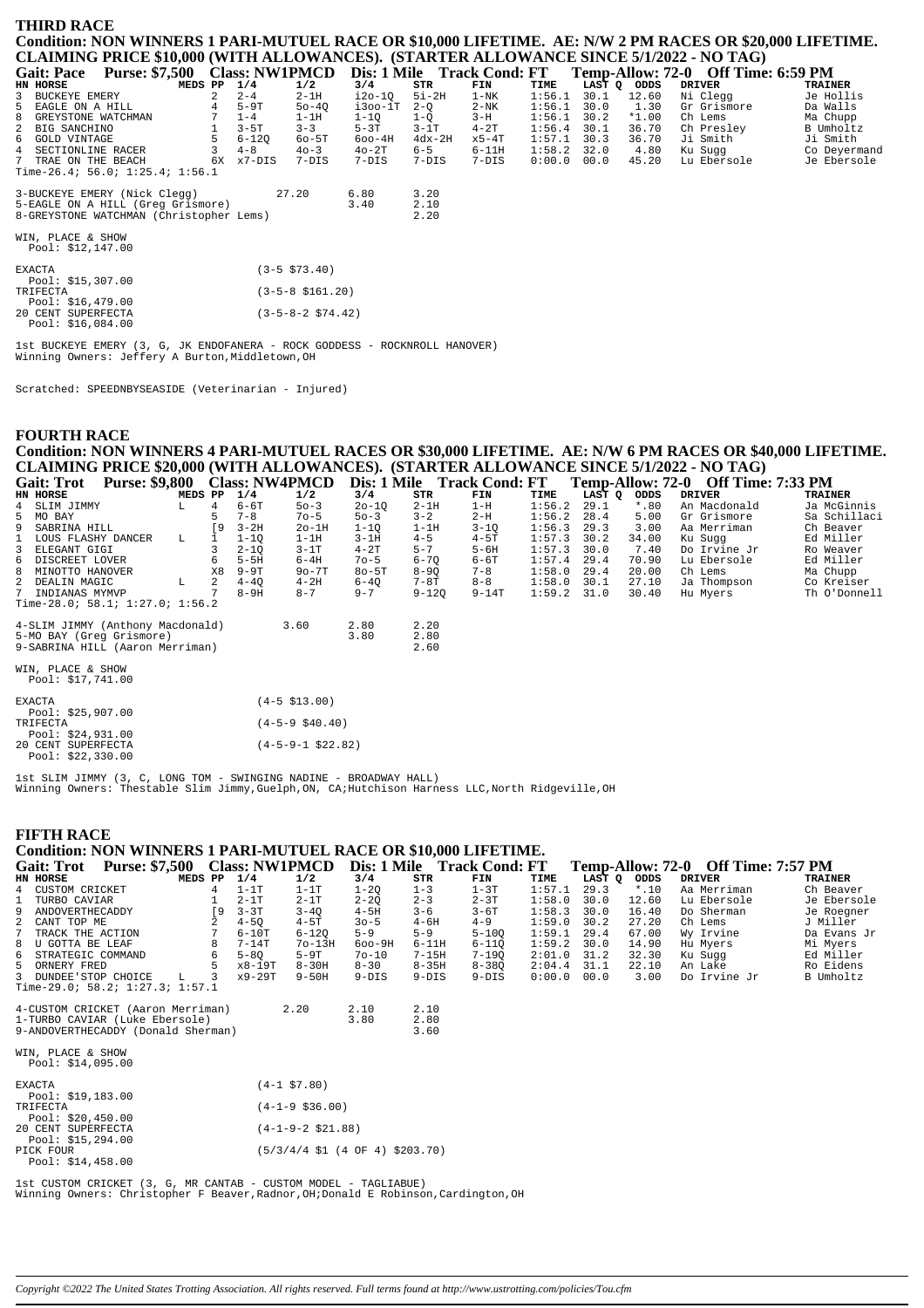### **SIXTH RACE**

**Condition: NON WINNERS 1 PARI-MUTUEL RACE OR \$10,000 LIFETIME (MARES N/W OF A RACE SINCE 2020 ALLOWED 30%). AE: N/W 2 PM RACES OR \$20,000 LIFETIME. CLAIMING PRICE \$10,000 (WITH ALLOWANCES). (STARTER ALLOWANCE SINCE 5/1/2022 - NO TAG)**

| Purse: \$7,500 Class: NW1PMCD<br><b>Gait: Pace</b> |                                    | Dis: 1 Mile Track Cond: FT | Temp-Allow: 72-0 Off Time: 8:25 PM |                               |
|----------------------------------------------------|------------------------------------|----------------------------|------------------------------------|-------------------------------|
| 1/4<br>HN HORSE<br>MEDS PP                         | 1/2<br>3/4<br>STR                  | TIME<br>FIN                | LAST Q ODDS<br><b>DRIVER</b>       | <b>TRAINER</b>                |
| 8 I LACK COMPASSION<br>$50 - 50$                   | i2-HD<br>$40-3H$<br>$1o-NS$        | $1-H$<br>1:57.4            | 30.3<br>11.30                      | Lu Ebersole<br>Je Schmucker   |
| 2 ALWAYS RAISIN HILL<br>$4-4H$<br>L.               | $5 - 5$<br>$5-2H$<br>$4 - 30$      | 1:57.4<br>$2-H$            | 30.1<br>45.30                      | Ju Irvine<br>Jo Cantrell      |
| L<br>5 LET ME BE CLEAR<br>$10 - 10$                | $2 - 2Q$<br>$3 - 10$<br>i3-10      | 1:58.0<br>$3-1H$           | 30.3<br>7.20                       | Ja Thompson<br>Ma Zito        |
| 1 CLIKCLAKDWNTHETRAK<br>$3-2T$                     | $3 - 3H$<br>$i5-3Q$<br>$40-1T$     | $5p4-2Q$<br>1:58.1         | 30.3<br>3.00                       | B Umholtz<br>Ku Sugg          |
| 4 LUCKY TOWN<br>$2 - 10$<br>L                      | $1 - 2Q$<br>$2-NS$<br>i1-HD        | 1:58.1<br>$4p5-1T$         | 31.0<br>$*$ .40                    | Jo Hochstetler<br>Aa Merriman |
| $7^{\circ}$<br>$8 - 120$<br>HEERZ HOWIE ROLL       | $8 - 15$<br>$80 - 15$<br>$7 - 110$ | $6-14T$<br>2:00.4          | 30.3<br>50.20                      | Ke Kash Jr<br>Ro Brooks       |
| 3 SNOW BURN<br>$6 - 7T$                            | $7 - 12$<br>$7 - 14H$<br>$8 - 13Q$ | 7-170<br>2:01.1            | 31.1<br>33.60                      | Ty Angus<br>C Loney           |
| 6 LEAPING DREAMS<br>$7 - 90$                       | $6 - 8$<br>$6-8H$<br>$6 - 100$     | 2:01.4<br>$8 - 20Q$        | 33.0<br>55.90                      | Ch Lems<br>Am Wengerd         |
| Time-28.1; 57.4; $1:27.1$ ; $1:57.4$               |                                    |                            |                                    |                               |
| 8-I LACK COMPASSION (Luke Ebersole)                | 11.00<br>24.60<br>3.40             |                            |                                    |                               |
| 2-ALWAYS RAISIN HILL (Justin Irvine)               | 36.60<br>13.00                     |                            |                                    |                               |
| 5-LET ME BE CLEAR (Jason Thompson)                 | 4.00                               |                            |                                    |                               |
| WIN, PLACE & SHOW<br>Pool: \$21,341.00             |                                    |                            |                                    |                               |
| <b>EXACTA</b><br>Pool: $$29,400.00$                | $(8-2, 5492.80)$                   |                            |                                    |                               |
| TRIFECTA<br>Pool: \$44,997.00                      | $(8-2-5 \; $2173.60)$              |                            |                                    |                               |
| PICK THREE<br>Pool: \$6,546.00                     | $(4/4/8$ \$1 (3 OF 3) \$39.10)     |                            |                                    |                               |

1st I LACK COMPASSION (4, M, SOMEBEACHSOMEWHERE – NORTHWEST HANOVER – WESTERN HANOVER)<br>Winning Owners: Rockstar Meadows,Spencerville,IN

| Condition: NON WINNERS \$5000 IN LAST 4 STARTS. AE: N/W OF 4 PARI-MUTUEL RACES. AE: CLAIMING \$12,500 (WITH<br>ALLOWANCES).<br><b>Purse: \$9,000</b><br>Class: NW5000L4 Dis: 1 Mile Track Cond: FT Temp-Allow: 72-0 Off Time: 8:53 PM<br><b>Gait: Pace</b><br>1/4<br><b>DRIVER</b><br>HN HORSE<br>MEDS PP<br>1/2<br>3/4<br>LAST O<br>ODDS<br><b>TRAINER</b><br>STR<br>FIN<br>TIME<br>$4-1H$<br>$2-H$<br>$3 - 10$<br>$4 - 20$<br>$1-HD$<br>1:53.3<br>28.4<br>3.30<br>5 KB MAC<br>Hu Myers<br>Da Venier<br>3<br>$5 - 5$<br>$3o-1H$<br>$3 - 1$<br>$2-HD$<br>1:53.3<br>29.0<br>$*2.40$<br>Ke Kash Jr<br>ASHLEYSBEST<br>$40 - 2$<br>Ke Kash Jr<br>1:53.3<br>$3-H$<br>29.1<br>4.10<br>ZIGGY SKY<br>$4 - 3H$<br>$1-H$<br>Lu Ebersole<br>Co Kreiser<br>$2o-T$<br>$1o-T$<br>L<br>$2-T$<br>$2-H$<br>$1-T$<br>$4 - 2T$<br>1:54.1<br>29.3<br>2.80<br>Aa Merriman<br>Bi Rhoades<br>4<br>IMPRESSIVE COWBOY<br>$1o-H$<br>L<br>[9<br>9<br>TAP TAP TAP<br>$6-6H$<br>$60-3T$<br>$5-2H$<br>$5 - 3$<br>1:54.1<br>29.1<br>13.90<br>Ja Thompson<br>Cr Hershberger<br>$50 - 30$<br>2<br>$3 - 2$<br>$5-2T$<br>$6 - 3$<br>1:54.1<br>16.20<br>Gr Grismore<br>2<br>FG'S MONDU PACKRAT<br>L<br>$6-3H$<br>$6 - 3H$<br>29.1<br>Je Toska<br>L<br>8<br>$7 - 3$<br>$9 - 11T$<br>1:54.1<br>28.3<br>47.80<br><b>BLUE SPANX</b><br>$9 - 70$<br>$9 - 6H$<br>$9 - 4T$<br>Ku Sugg<br>Ke Kash Jr<br>POWER BLU<br>$7 - 8H$<br>$8-5H$<br>$8 - 4T$<br>$8 - 3$<br>1:54.1<br>28.4<br>Ch Lems<br>Sa Schillaci<br>$7 - 40$<br>11.60<br>6 |
|-------------------------------------------------------------------------------------------------------------------------------------------------------------------------------------------------------------------------------------------------------------------------------------------------------------------------------------------------------------------------------------------------------------------------------------------------------------------------------------------------------------------------------------------------------------------------------------------------------------------------------------------------------------------------------------------------------------------------------------------------------------------------------------------------------------------------------------------------------------------------------------------------------------------------------------------------------------------------------------------------------------------------------------------------------------------------------------------------------------------------------------------------------------------------------------------------------------------------------------------------------------------------------------------------------------------------------------------------------------------------------------------------------------------------------------------------------------------------------------------|
|                                                                                                                                                                                                                                                                                                                                                                                                                                                                                                                                                                                                                                                                                                                                                                                                                                                                                                                                                                                                                                                                                                                                                                                                                                                                                                                                                                                                                                                                                           |
|                                                                                                                                                                                                                                                                                                                                                                                                                                                                                                                                                                                                                                                                                                                                                                                                                                                                                                                                                                                                                                                                                                                                                                                                                                                                                                                                                                                                                                                                                           |
|                                                                                                                                                                                                                                                                                                                                                                                                                                                                                                                                                                                                                                                                                                                                                                                                                                                                                                                                                                                                                                                                                                                                                                                                                                                                                                                                                                                                                                                                                           |
|                                                                                                                                                                                                                                                                                                                                                                                                                                                                                                                                                                                                                                                                                                                                                                                                                                                                                                                                                                                                                                                                                                                                                                                                                                                                                                                                                                                                                                                                                           |
|                                                                                                                                                                                                                                                                                                                                                                                                                                                                                                                                                                                                                                                                                                                                                                                                                                                                                                                                                                                                                                                                                                                                                                                                                                                                                                                                                                                                                                                                                           |
|                                                                                                                                                                                                                                                                                                                                                                                                                                                                                                                                                                                                                                                                                                                                                                                                                                                                                                                                                                                                                                                                                                                                                                                                                                                                                                                                                                                                                                                                                           |
|                                                                                                                                                                                                                                                                                                                                                                                                                                                                                                                                                                                                                                                                                                                                                                                                                                                                                                                                                                                                                                                                                                                                                                                                                                                                                                                                                                                                                                                                                           |
|                                                                                                                                                                                                                                                                                                                                                                                                                                                                                                                                                                                                                                                                                                                                                                                                                                                                                                                                                                                                                                                                                                                                                                                                                                                                                                                                                                                                                                                                                           |
|                                                                                                                                                                                                                                                                                                                                                                                                                                                                                                                                                                                                                                                                                                                                                                                                                                                                                                                                                                                                                                                                                                                                                                                                                                                                                                                                                                                                                                                                                           |
|                                                                                                                                                                                                                                                                                                                                                                                                                                                                                                                                                                                                                                                                                                                                                                                                                                                                                                                                                                                                                                                                                                                                                                                                                                                                                                                                                                                                                                                                                           |
|                                                                                                                                                                                                                                                                                                                                                                                                                                                                                                                                                                                                                                                                                                                                                                                                                                                                                                                                                                                                                                                                                                                                                                                                                                                                                                                                                                                                                                                                                           |
|                                                                                                                                                                                                                                                                                                                                                                                                                                                                                                                                                                                                                                                                                                                                                                                                                                                                                                                                                                                                                                                                                                                                                                                                                                                                                                                                                                                                                                                                                           |
| $7^{\circ}$<br>BAIT A HOOK<br>$8-9T$<br>$7o-4H$<br>$7 - 3H$<br>$9 - 3T$<br>1:54.2<br>29.1<br>48.10<br>Do Irvine Jr<br>Th O'Donnell<br>$80 - 50$<br>L                                                                                                                                                                                                                                                                                                                                                                                                                                                                                                                                                                                                                                                                                                                                                                                                                                                                                                                                                                                                                                                                                                                                                                                                                                                                                                                                      |
| Time-27.2; $56.2; 1:24.2; 1:53.3$                                                                                                                                                                                                                                                                                                                                                                                                                                                                                                                                                                                                                                                                                                                                                                                                                                                                                                                                                                                                                                                                                                                                                                                                                                                                                                                                                                                                                                                         |
| 8.60<br>2.80<br>5-KB MAC (Hunter Myers)<br>3.80                                                                                                                                                                                                                                                                                                                                                                                                                                                                                                                                                                                                                                                                                                                                                                                                                                                                                                                                                                                                                                                                                                                                                                                                                                                                                                                                                                                                                                           |
| 3-ASHLEYSBEST (Keith Kash Jr)<br>4.00<br>2.60                                                                                                                                                                                                                                                                                                                                                                                                                                                                                                                                                                                                                                                                                                                                                                                                                                                                                                                                                                                                                                                                                                                                                                                                                                                                                                                                                                                                                                             |
| 1-ZIGGY SKY (Luke Ebersole)<br>2.40                                                                                                                                                                                                                                                                                                                                                                                                                                                                                                                                                                                                                                                                                                                                                                                                                                                                                                                                                                                                                                                                                                                                                                                                                                                                                                                                                                                                                                                       |
| WIN, PLACE & SHOW                                                                                                                                                                                                                                                                                                                                                                                                                                                                                                                                                                                                                                                                                                                                                                                                                                                                                                                                                                                                                                                                                                                                                                                                                                                                                                                                                                                                                                                                         |
| Pool: \$25,278.00                                                                                                                                                                                                                                                                                                                                                                                                                                                                                                                                                                                                                                                                                                                                                                                                                                                                                                                                                                                                                                                                                                                                                                                                                                                                                                                                                                                                                                                                         |
| $(5-3 \; $26.00)$<br><b>EXACTA</b>                                                                                                                                                                                                                                                                                                                                                                                                                                                                                                                                                                                                                                                                                                                                                                                                                                                                                                                                                                                                                                                                                                                                                                                                                                                                                                                                                                                                                                                        |
| Pool: \$25,973.00                                                                                                                                                                                                                                                                                                                                                                                                                                                                                                                                                                                                                                                                                                                                                                                                                                                                                                                                                                                                                                                                                                                                                                                                                                                                                                                                                                                                                                                                         |
| $(5-3-1 \; $113.20)$<br>TRIFECTA                                                                                                                                                                                                                                                                                                                                                                                                                                                                                                                                                                                                                                                                                                                                                                                                                                                                                                                                                                                                                                                                                                                                                                                                                                                                                                                                                                                                                                                          |
| Pool: \$23,692.00                                                                                                                                                                                                                                                                                                                                                                                                                                                                                                                                                                                                                                                                                                                                                                                                                                                                                                                                                                                                                                                                                                                                                                                                                                                                                                                                                                                                                                                                         |
| $(5-3-1-4 \text{ } $36.12)$<br>20 CENT SUPERFECTA                                                                                                                                                                                                                                                                                                                                                                                                                                                                                                                                                                                                                                                                                                                                                                                                                                                                                                                                                                                                                                                                                                                                                                                                                                                                                                                                                                                                                                         |
| Pool: \$16,208.00                                                                                                                                                                                                                                                                                                                                                                                                                                                                                                                                                                                                                                                                                                                                                                                                                                                                                                                                                                                                                                                                                                                                                                                                                                                                                                                                                                                                                                                                         |
| 1st KB MAC (4, G, MCARDLE - RANDY'S GIRL - YANKEE CRUISER)                                                                                                                                                                                                                                                                                                                                                                                                                                                                                                                                                                                                                                                                                                                                                                                                                                                                                                                                                                                                                                                                                                                                                                                                                                                                                                                                                                                                                                |

Winning Owners: Kenneth B Saunders, Whitehouse, OH; John K Saunders, Castle Rock, CO

Claimed: IMPRESSIVE COWBOY by SEAN MAPES, TWINSBURG, OH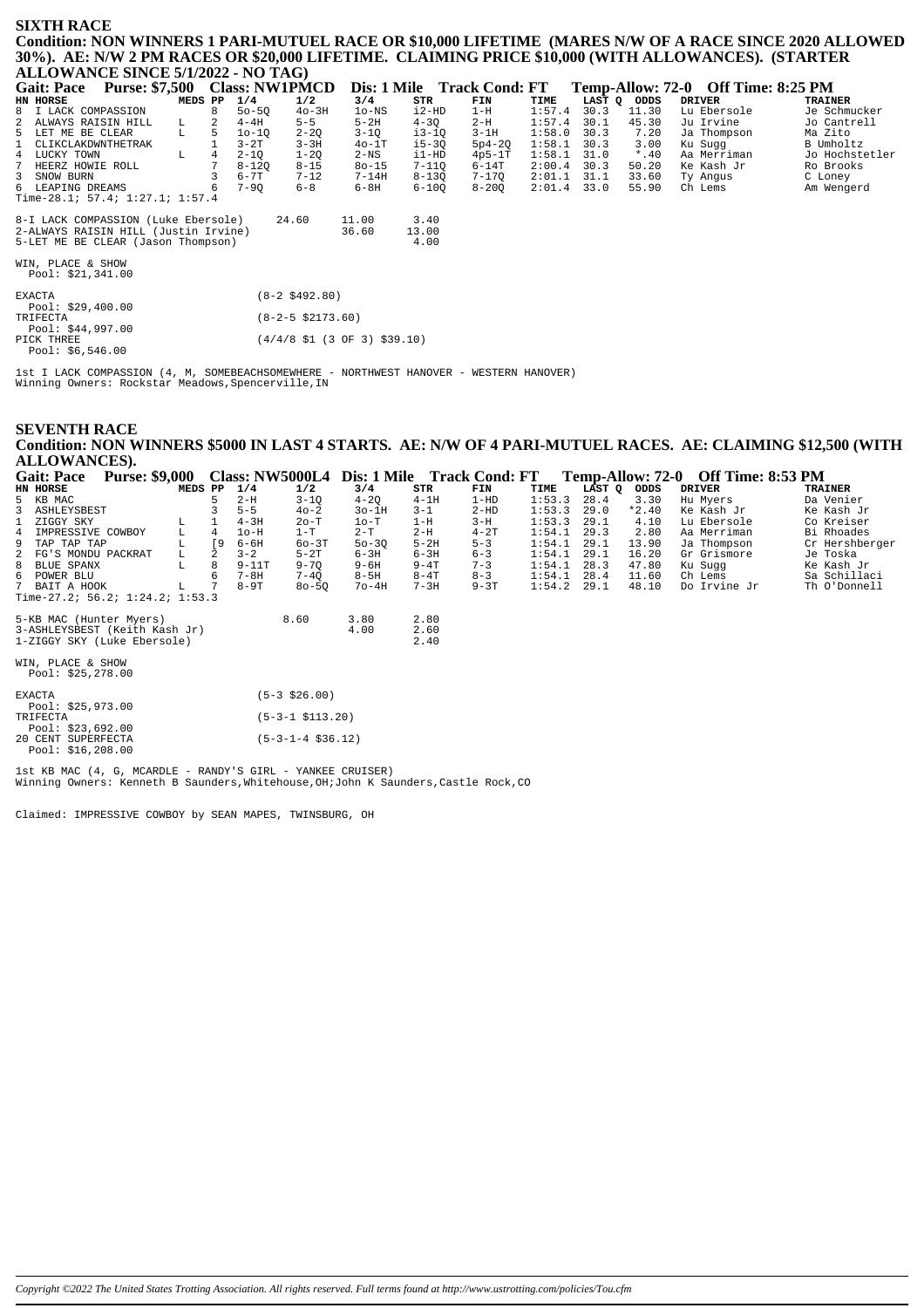#### **EIGHTH RACE** Condition: FILLIES & MARES NON WINNERS 1 PARI-MUTUEL RACE OR \$10,000 LIFETIME. AE: N/W 2 PM RACES OR \$20,000 LIFETIME. CLAIMING PRICE \$10,000 (WITH ALLOWANCES). (MARES N/W OF A RACE SINCE 2020 ALLOWED  $200(1)$

| 30/06                                      |                                             |           |           |           |        |        |         |                                    |                |
|--------------------------------------------|---------------------------------------------|-----------|-----------|-----------|--------|--------|---------|------------------------------------|----------------|
| <b>Purse: \$7,500</b><br><b>Gait: Trot</b> | Class: FMNW1PMCD Dis: 1 Mile Track Cond: FT |           |           |           |        |        |         | Temp-Allow: 72-0 Off Time: 9:18 PM |                |
| HN HORSE<br>MEDS PP                        | 1/4<br>1/2                                  | 3/4       | STR       | FIN       | TIME   | LAST Q | ODDS    | <b>DRIVER</b>                      | <b>TRAINER</b> |
| 5 SOUND OF MUSIC DEO<br>5                  | $2-T$<br>$2 - 1Q$                           | $2 - 1Q$  | $2 - 1Q$  | $1-1T$    | 1:58.0 | 28.4   | $*$ .80 | Aa Merriman                        | Ch Beaver      |
| TOSCANO GIRL<br>$\overline{a}$             | $1o-T$<br>$1 - 1Q$                          | $1 - 1Q$  | $1 - 10$  | $2-1T$    | 1:58.2 | 29.2   | 1.30    | Ch Lems                            | Ma Chupp       |
| IFWISHESWEREKISSES<br>4<br>4               | $4-6T$<br>$40-2T$                           | $30 - 2$  | $3 - 3T$  | $3-8T$    | 1:59.4 | 30.2   | 17.10   | Ja Thompson                        | Ja Criss Jr    |
| MOOLA MAKIN CONNIE<br>6<br>6               | $5-9Q$<br>$50 - 40$                         | $50 - 5H$ | $4 - 6Q$  | $4-10H$   | 2:00.0 | 30.0   | 23.60   | Ku Sugg                            | To Troyer      |
| 7<br>SEVEN LICK CAVIAR                     | $7-14T$<br>7-7T                             | $7 - 8H$  | $7 - 100$ | $5 - 11H$ | 2:00.1 | 29.3   | 68.40   | Do Irvine Jr                       | B Umholtz      |
| 9 CHINA SUE<br><b>19</b>                   | $6 - 11T$<br>$6 - 60$                       | $60 - 7$  | $6 - 90$  | $6 - 13$  | 2:00.3 | 30.1   | 68.60   | Ji Smith                           | Ji Smith       |
| CHARLOTTE'S FANCY                          | x1x 9-19T<br>$90 - 14$                      | $90 - 10$ | $8 - 11Q$ | 7-16H     | 2:01.1 | 30.1   | 38.20   | Lu Ebersole                        | Ma Burkholder  |
| 3 WINTER OUEEN<br>3<br>L                   | $3-2T$<br>$3 - 50$                          | $4 - 4T$  | $5-8T$    | $8-20H$   | 2:02.0 | 32.0   | 15.50   | Ke Kash Jr                         | Am Mills       |
| 8 LOTA SPIRIT<br>8                         | $8 - 170$<br>$8-12T$                        | $8 - 9$   | x9x-150   | $9 - 34H$ | 2:04.4 | 34.0   | 49.70   | Hu Myers                           | Da Miller      |
| Time-28.1; 58.4; 1:29.0; 1:58.0            |                                             |           |           |           |        |        |         |                                    |                |
| 5-SOUND OF MUSIC DEO (Aaron Merriman)      | 3.60                                        | 2.20      | 2.20      |           |        |        |         |                                    |                |
| 2-TOSCANO GIRL (Christopher Lems)          |                                             | 2.20      | 2.20      |           |        |        |         |                                    |                |
| 4-IFWISHESWEREKISSES (Jason Thompson)      |                                             |           | 3.80      |           |        |        |         |                                    |                |
|                                            |                                             |           |           |           |        |        |         |                                    |                |
| WIN, PLACE & SHOW                          |                                             |           |           |           |        |        |         |                                    |                |
| Pool: $$15,402.00$                         |                                             |           |           |           |        |        |         |                                    |                |
| <b>EXACTA</b>                              | $(5-2$ \$5.00)                              |           |           |           |        |        |         |                                    |                |
| Pool: $$24,781.00$                         |                                             |           |           |           |        |        |         |                                    |                |
| TRIFECTA                                   | $(5-2-4 \text{ } $17.40)$                   |           |           |           |        |        |         |                                    |                |
| Pool: $$23,605.00$                         |                                             |           |           |           |        |        |         |                                    |                |
| 20 CENT SUPERFECTA                         | $(5-2-4-6 \ $10.90)$                        |           |           |           |        |        |         |                                    |                |
| Pool: $$16, 247.00$                        |                                             |           |           |           |        |        |         |                                    |                |

lst SOUND OF MUSIC DEO (3, F, MUSCLE HILL - RESORA LB IT - CONWAY HALL)<br>Winning Owners: Christopher F Beaver, Radnor, OH; Martin D Yoder, Mt Eaton, OH

#### **NINTH RACE** Condition: NON WINNERS 1 PARI-MUTUEL RACE OR \$10,000 LIFETIME. AE: N/W 2 PM RACES OR \$20,000 LIFETIME. CLAIMING PRICE \$10,000 (WITH ALLOWANCES).  $\mathbf{F}$  and  $\mathbf{F}$  and  $\mathbf{F}$  $\sim$

| <b>Purse: \$7,500</b><br><b>Gait: Trot</b> | <b>Class: NW1PMCD</b>      |           |          | Dis: 1 Mile Track Cond: FT |        |        |         | Temp-Allow: 72-0 Off Time: 9:39 PM |                |
|--------------------------------------------|----------------------------|-----------|----------|----------------------------|--------|--------|---------|------------------------------------|----------------|
| MEDS PP<br>HN HORSE                        | 1/4<br>1/2                 | 3/4       | STR      | FIN                        | TIME   | LAST Q | ODDS    | <b>DRIVER</b>                      | <b>TRAINER</b> |
| 4 FLIP THE SWITCH                          | $1-1T$<br>$1 - 10$         | $1 - 2$   | $1-Q$    | $1-3T$                     | 1:56.4 | 28.3   | $*1.00$ | Da Venier                          | Da Venier      |
| 2 DOC'S SPIRIT                             | $3 - 20$<br>$2 - 10$       | $2 - 2$   | $2 - 0$  | $2 - 3T$                   | 1:57.3 | 29.0   | 2.70    | Ku Suqq                            | We Hershberger |
| 9 STONEY RIDGETOP<br>[9                    | $6 - 8$<br>$6-9H$          | $600 - 6$ | $4 - 40$ | $3 - 9$                    | 1:58.3 | 29.1   | 3.40    | Jo Konesky III                     | Jo Konesky III |
| 7 PC'S CRUISER<br>L<br>4                   | $4-4H$<br>$2o-1T$          | $30 - 20$ | $3 - 3T$ | $4 - 13H$                  | 1:59.2 | 30.4   | 5.90    | Ch Lems                            | Pa Sweeney     |
| 5 WHAT'S ON SECOND                         | $3 - 3$<br>$4-4H$          | $4 - 4T$  | $5 - 60$ | $5-15T$                    | 2:00.0 | 30.4   | 16.30   | Ke Kash Jr                         | Ke Kash Jr     |
| 8 FLEX MANIA                               | $50 - 5H$<br>$5-6T$        | $5-5T$    | $6 - 80$ | $6 - 160$                  | 2:00.0 | 30.3   | 29.50   | Ju Irvine                          | Da Edwards     |
| Time-29.3; 59.2; $1:28.1; 1:56.4$          |                            |           |          |                            |        |        |         |                                    |                |
| 4-FLIP THE SWITCH (Daniel Venier)          | 4.00                       | 2.40      | 2.40     |                            |        |        |         |                                    |                |
| 2-DOC'S SPIRIT (Kurt Sugg)                 |                            | 3.00      | 2.10     |                            |        |        |         |                                    |                |
| 9-STONEY RIDGETOP (John Konesky III)       |                            |           | 2.60     |                            |        |        |         |                                    |                |
|                                            |                            |           |          |                            |        |        |         |                                    |                |
| WIN, PLACE & SHOW                          |                            |           |          |                            |        |        |         |                                    |                |
| Pool: \$16,248.00                          |                            |           |          |                            |        |        |         |                                    |                |
|                                            |                            |           |          |                            |        |        |         |                                    |                |
| EXACTA                                     | $(4-2 \; \text{S11.80})$   |           |          |                            |        |        |         |                                    |                |
| Pool: \$15,372.00                          |                            |           |          |                            |        |        |         |                                    |                |
| TRIFECTA                                   | $(4-2-9 \; $31.20)$        |           |          |                            |        |        |         |                                    |                |
| Pool: \$14,382.00                          |                            |           |          |                            |        |        |         |                                    |                |
| 20 CENT SUPERFECTA                         | $(4-2-9-7 \text{ } $7.76)$ |           |          |                            |        |        |         |                                    |                |
| Pool: $$14,542.00$                         |                            |           |          |                            |        |        |         |                                    |                |

1st FLIP THE SWITCH (4, G, CORAGGIOSO - JETTERBUG - CHIP CHIP HOORAY)<br>Winning Owners: Daniel J Venier, Pemberville, OH

Scratched: FORKY (Veterinarian - Sick), SWANA WINBYANOSE (Judges - Transportation), STARS IN YOUR EYES (Veterinarian - Sick)

# **TENTH RACE** Condition: NON WINNERS \$2250 IN LAST 4 STARTS THAT ARE N/W \$20,100 IN 2022.

| Gait: Pace                      | <b>Purse: \$5,000</b> |         |   |          | Class: NW2250L4 | Dis: 1 Mile |           | Track Cond: FT |               |        | Temp-Allow: 72-0 | - Off Time: 10:02 PM |             |
|---------------------------------|-----------------------|---------|---|----------|-----------------|-------------|-----------|----------------|---------------|--------|------------------|----------------------|-------------|
| HN HORSE                        |                       | MEDS PP |   | 1/4      | 1/2             | 3/4         | STR       | FIN            | TIME          | LAST Q | ODDS             | DRIVER               | TRAINER     |
| 4 SLEEPING SINGLE               |                       |         | 4 | $1-1H$   | 1-10            | $1-2T$      | 1-3H      | $1 - 1$        | $1:53.2$ 29.2 |        | *1.50            | Ch Lems              | He Hagerman |
| 1 RANGER ALERT                  |                       |         |   | $2-1H$   | $3-1H$          | $2 - 2T$    | $2 - 3H$  | $2 - 1$        | $1:53.3$ 29.0 |        | 5.30             | Lu Ebersole          | Je Ebersole |
| 2 VINTAGE GRAND                 |                       |         |   | $4 - 4$  | $4 - 3$         | $4 - 50$    | $3 - 50$  | $3-1T$         | $1:53.4$ 28.4 |        | 4.20             | Ke Kash Jr           | Ke Kash Jr  |
| 6 J C ONTHEBEACH                |                       |         | 6 | 6-6T     | $6 - 60$        | $60 - 8$    | $5 - 8T$  | $4 - 30$       | 1:54.0        | 28.2   | 10.80            | Ku Sugg              | Je Roegner  |
| 5 THEMYSTERYISOVER              |                       |         |   | $5 - 50$ | $5-4H$          | $50-6H$     | $4 - 7$   | $5-3T$         | $1:54.1$ 29.0 |        | 16.40            | Gr Grismore          | Jo Oliverio |
| 7 MISTER MARVALOUS              |                       | L.      |   | $7 - 80$ | $7 - 90$        | $7 - 8H$    | $6 - 110$ | $6 - 6H$       | $1:54.3$ 29.0 |        | 53.50            | Pa Beeler            | Pa Beeler   |
| 3 RIGGINS ART                   |                       |         |   | $3 - 2T$ | $20 - 10$       | $30 - 50$   | $7-11T$   | $7 - 7T$       | $1:55.0$ 30.0 |        | 2.30             | Aa Merriman          | Am Mills    |
| 8 SPEAKING OUT                  |                       |         | 8 | $8-10H$  | $80-10T$        | 8-11H       | $8-17T$   | $8 - 14H$      | $1:56.1$ 30.0 |        | 46.00            | Hu Mvers             | Am Wengerd  |
| Time-27.3; 56.1; 1:24.0; 1:53.2 |                       |         |   |          |                 |             |           |                |               |        |                  |                      |             |

 $\overline{a}$   $\overline{a}$   $\overline{a}$   $\overline{a}$   $\overline{a}$   $\overline{a}$   $\overline{a}$   $\overline{a}$   $\overline{a}$   $\overline{a}$   $\overline{a}$   $\overline{a}$   $\overline{a}$   $\overline{a}$   $\overline{a}$   $\overline{a}$   $\overline{a}$   $\overline{a}$   $\overline{a}$   $\overline{a}$   $\overline{a}$   $\overline{a}$   $\overline{a}$   $\overline{a}$   $\overline{$ 

| 4-SLEEPING SINGLE (Christopher Lems)<br>1-RANGER ALERT (Luke Ebersole)<br>2-VINTAGE GRAND (Keith Kash Jr) | 5.00 | 3.40<br>540 | 2.40<br>3.40<br>3.00 |
|-----------------------------------------------------------------------------------------------------------|------|-------------|----------------------|
| WIN, PLACE & SHOW                                                                                         |      |             |                      |

| Pool: \$25,989.00   |                                                                       |
|---------------------|-----------------------------------------------------------------------|
| <b>EXACTA</b>       | $(4-1 \; \text{S}16.80)$                                              |
| Pool: $$25, 264.00$ |                                                                       |
| TRIFECTA            | $(4-1-2 \; $56.00)$                                                   |
| Pool: $$30.443.00$  |                                                                       |
| 20 CENT SUPERFECTA  | $(4-1-2-6 \text{ } $18.82)$                                           |
| Pool: $$18,914.00$  |                                                                       |
| PICK FIVE           | $(8/5/5/1, 3, 4, 6/4 \text{ } 51 (5 \text{ OF } 5) \text{ } $889.20)$ |
| Pool: $$9,308.00$   |                                                                       |
|                     |                                                                       |

lst SLEEPING SINGLE (4, G, RACING HILL - I-LADY - WESTERN IDEAL)<br>Winning Owners: Morgan L Hagerman,Millersbug,OH;Martin D Yoder,Mt Eaton,OH;Steve D Mullet,Millersburg,OH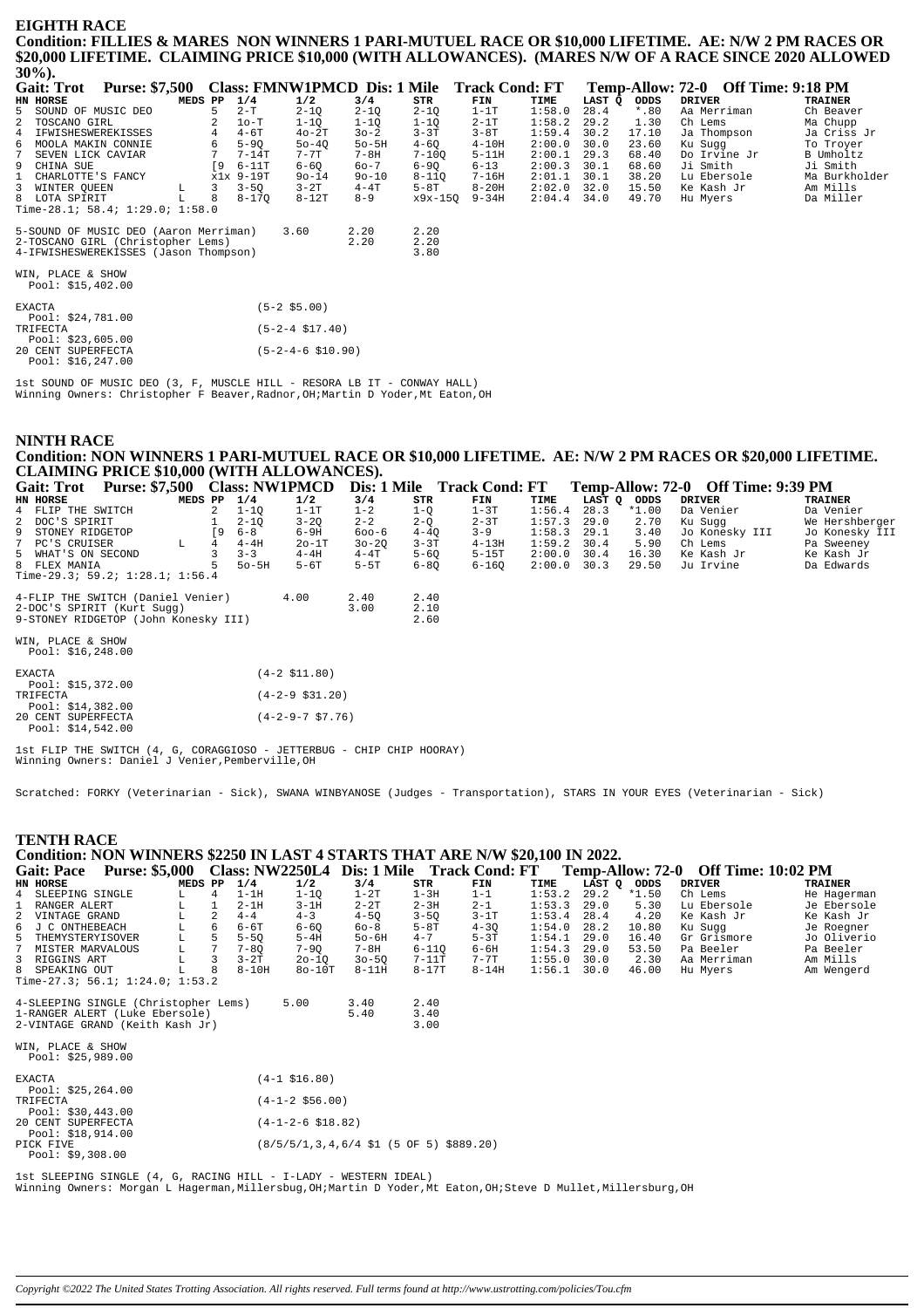### **ELEVENTH RACE** Condition: GUARANTEED \$10,000 PICK 4 STARTS HERE NON WINNERS 2 PARI-MUTUEL RACES (FILLIES & MARES N/W 3) OR \$20,000 LIFETIME.

|   | - , - , - , -<br>Gait: Trot Purse: \$8,800 |  |         |   |           | Class: NW2PMCD Dis: 1 Mile Track Cond: FT |           |          |           |               |        |         | Temp-Allow: 72-0 Off Time: 10:24 PM |                |
|---|--------------------------------------------|--|---------|---|-----------|-------------------------------------------|-----------|----------|-----------|---------------|--------|---------|-------------------------------------|----------------|
|   | HN HORSE                                   |  | MEDS PP |   | 1/4       | 1/2                                       | 3/4       | STR      | FIN       | TIME          | LAST O | ODDS    | <b>DRIVER</b>                       | <b>TRAINER</b> |
| 3 | MOMENTS CREATED                            |  |         |   | $1 - 10$  | $1-1H$                                    | $1 - 2$   | $1-1T$   | $1-1H$    | 1:57.1        | 29.3   | $*$ .30 | Ku Suqq                             | Ed Miller      |
|   | 1 TRAVELIN DE LITE                         |  |         |   | $2 - 10$  | $2-1H$                                    | $2 - 2$   | $2-1T$   | $2-1H$    | 1:57.2        | 29.2   | 9.20    | Aa Merriman                         | La Merriman    |
|   | 5 GRACIOUS TRIUMPH                         |  |         | 5 | $6-9T$    | $60 - 11$                                 | $600 - 7$ | $3 - 4H$ | $3 - 3T$  | 1:58.0        | 29.0   | 3.50    | Do Irvine Jr                        | Ro Weaver      |
|   | 2 PHINEAS                                  |  |         | 2 | $4 - 60$  | $4-8H$                                    | $5 - 60$  | $5 - 8$  | $4 - 6$   | 1:58.2        | 29.3   | 10.60   | Hu Myers                            | Je Conger      |
|   | 6 SADODAKA                                 |  |         | 6 | $3 - 40$  | $3 - 6H$                                  | $3 - 4T$  | $4 - 6$  | $5-7T$    | 1:58.4        | 30.1   | 30.00   | Do Mc Kirgan                        | Do Mc Kirgan   |
|   | 8 SIZZLING SONATA                          |  |         |   | $8-12T$   | $8 - 150$                                 | $8 - 8$   | $8 - 10$ | 6-8H      | 1:58.4        | 29.3   | 56.10   | Wy Irvine                           | Da Evans Jr    |
|   | 7 WHAT A PICTURE                           |  | L       | 7 | $7 - 110$ | 7-120                                     | $700 - 8$ | $7 - 10$ | $7 - 100$ | $1:59.1$ 30.0 |        | 64.20   | Ch Lems                             | Ma Chupp       |
|   | 4 MERIT                                    |  |         |   | 5-7T      | 50-9H                                     | $40-5H$   | $6 - 10$ | $8-12T$   | $1:59.4$ 31.1 |        | 42.90   | Ke Kash Jr                          | Is Shrake      |
|   | Time-29.0; 58.0; 1:27.3; 1:57.1            |  |         |   |           |                                           |           |          |           |               |        |         |                                     |                |
|   | 3-MOMENTS CREATED (Kurt Sugg)              |  |         |   |           | 2.60                                      | 2.40      | 2.10     |           |               |        |         |                                     |                |
|   | 1-TRAVELIN DE LITE (Aaron Merriman)        |  |         |   |           |                                           | 4.00      | 2.60     |           |               |        |         |                                     |                |
|   | 5-GRACIOUS TRIUMPH (Donald Irvine Jr)      |  |         |   |           |                                           |           | 2.20     |           |               |        |         |                                     |                |
|   | WIN, PLACE & SHOW<br>Pool: \$24,767.00     |  |         |   |           |                                           |           |          |           |               |        |         |                                     |                |
|   | <b>EVACEA</b>                              |  |         |   |           | $(2.1 + 0.12 + 0.1)$                      |           |          |           |               |        |         |                                     |                |

| LAACIA            | (3-1 \$13.40)                                                                   |
|-------------------|---------------------------------------------------------------------------------|
| Pool: \$24,680.00 |                                                                                 |
| TRIFECTA          | $(3-1-5 \; $36.60)$                                                             |
| Pool: \$32,790.00 |                                                                                 |
| PICK THREE        | $(1,3,4,6/4/3 \text{ } 51 \text{ } (3 \text{ } 0F \text{ } 3) \text{ } $13.60)$ |
| Pool: $$7,879.00$ |                                                                                 |

lst MOMENTS CREATED (3, F, CREATINE - KT PRICELESSMOMENT - WONDER DANCER)<br>Winning Owners: Rebecca R Sugg,Polk,OH;Watson Harness Racing,Tiffin,OH

### **TWELFTH RACE**

### Condition: NON WINNERS 1 PARI-MUTUEL RACES OR \$10,000 LIFETIME. CLAIMING PRICE \$7500 (WITH ALLOWANCES). (STARTER ALLOWANCE SINCE 5/1/2022 - NO TAG)

| <b>Gait: Pace</b>                       | <b>Purse: \$4,000</b> |         |     |           |           | Class: 7500CLNW1 Dis: 1 Mile |           | <b>Track Cond: FT</b> |        |        | Temp-Allow: 72-0 | <b>Off Time: 10:43 PM</b> |              |
|-----------------------------------------|-----------------------|---------|-----|-----------|-----------|------------------------------|-----------|-----------------------|--------|--------|------------------|---------------------------|--------------|
| HN HORSE                                |                       | MEDS PP |     | 1/4       | 1/2       | 3/4                          | STR       | FIN                   | TIME   | LAST Q | ODDS             | <b>DRIVER</b>             | TRAINER      |
| 4 MUSICAL BOX                           |                       |         |     | $30 - 9H$ | $2 - 9$   | $2o$ -NS                     | $1 - 5$   | $1-8H$                | 1:54.1 | 29.3   | $*$ .05          | Ch Lems                   | Ma Chupp     |
| 2 BETTOR WAY TO ROCK                    |                       |         |     | $2 - 8$   | $3 - 14$  | $3 - 6$                      | $3 - 7$   | $2 - 8H$              | 1:55.4 | 30.0   | 22.60            | Ku Sugg                   | He Hagerman  |
| 5 SAID MY NAME                          |                       | L       | 5.  | $1 - 8$   | $1 - 9$   | $1-NS$                       | $2 - 5$   | $3 - 12$              | 1:56.3 | 32.0   | 11.10            | Aa Merriman               | C Loney      |
| 9 FEAR THE DICE                         |                       |         | ſ9. | $4 - 11$  | $4 - 17$  | $4 - 15$                     | $4 - 14$  | $4 - 20H$             | 1:58.1 | 30.3   | 41.80            | Gr Grismore               | Jo Yoder     |
| 6 GATOR CUB                             |                       |         | 6   | $6 - 17$  | $6 - 230$ | $50 - 17$                    | $5 - 140$ | $5 - 21H$             | 1:58.2 | 30.2   | 69.20            | Hu Myers                  | Je Carpenter |
| 3 LOST PEANUT                           |                       |         |     | $5 - 13H$ | $5 - 22$  | $6 - 19$                     | $6 - 200$ | $6 - 32$              | 2:00.3 | 32.1   | 63.10            | Do Irvine Jr              | Ty Loy       |
| 8 MAXIMUM OVERDRIVE                     |                       | L       | 8   | $7 - 19$  | $7 - 24H$ | $7 - 20H$                    | $7 - 230$ | $7 - 40H$             | 2:02.1 | 33.3   | 89.20            | Lu Ebersole               | B Umholtz    |
| 7 SPORTYTINO                            |                       |         |     | $8 - 22$  | $8 - 30H$ | 8-29H                        | $8 - 380$ | 8-DIS                 | 0:00.0 | 00.0   | 114.20           | Ke Kash Jr                | Je Schmucker |
| 1 BLUE OCEAN                            |                       |         |     | x1x 9-DIS | 9-DIS     | 9-DIS                        | $9-DIS$   | $9-DIS$               | 0:00.0 | 00.0   | 96.00            | Jo Miller                 | Jo Miller    |
| Time-26.3; 54.1; $1:24.3$ ; $1:54.1$    |                       |         |     |           |           |                              |           |                       |        |        |                  |                           |              |
| 4-MUSICAL BOX (Christopher Lems)        |                       |         |     |           | 2.10      | 2.10                         | 2.10      |                       |        |        |                  |                           |              |
| 2-BETTOR WAY TO ROCK (Kurt Sugg)        |                       |         |     |           |           | 3.80                         | 2.20      |                       |        |        |                  |                           |              |
| 2.10<br>5-SAID MY NAME (Aaron Merriman) |                       |         |     |           |           |                              |           |                       |        |        |                  |                           |              |

|  |  | WIN, PLACE & SHOW  |  |
|--|--|--------------------|--|
|  |  | Pool: $$25,558.00$ |  |

| <b>EXACTA</b> |                    | $(4-2 \text{ }55.00)$     |
|---------------|--------------------|---------------------------|
|               | Pool: $$25,531.00$ |                           |
| TRIFECTA      |                    | $(4-2-5 \text{ } $12.00)$ |
|               | Pool: $$35.897.00$ |                           |
|               | 20 CENT SUPERFECTA | $(4-2-5-9 \text{ }56.38)$ |
|               | Pool: $$26.624.00$ |                           |

1st MUSICAL BOX (5, G, NET TEN EOM - MY LAST WIGGLE - REAL ARTIST) Winning Owners: Marion W Chupp, Millersburg, OH

#### **THIRTEENTH RACE**

Condition: \$10,000 GUARANTEED POOL NON WINNERS 4 PARI-MUTUEL RACES OR \$30,000 LIFETIME. AE: N/W 6 PM RACES OR \$40,000 LIFETIME. CLAIMING PRICE \$20,000 (WITH ALLOWANCES). (STARTER ALLOWANCE SINCE  $5/1/2022$  - NO TAG)

| <b>Purse: \$9,800</b><br><b>Gait: Trot</b> |         |           | <b>Class: NW4PMCD</b> |            | Dis: 1 Mile Track Cond: FT                |                      |        |        |         | Temp-Allow: 72-0 Off Time: 11:05 PM |                |
|--------------------------------------------|---------|-----------|-----------------------|------------|-------------------------------------------|----------------------|--------|--------|---------|-------------------------------------|----------------|
| HN HORSE                                   | MEDS PP | 1/4       | 1/2                   | 3/4        | STR                                       | FIN                  | TIME   | LAST Q | ODDS    | <b>DRIVER</b>                       | <b>TRAINER</b> |
| 4 LIGHT BLUE MOVERS<br>L.                  | 4       | $1 - 3$   | $1 - 6$               | $1 - 6$    | $1 - 6$                                   | $1 - 8$              | 1:55.0 | 30.1   | $*$ .20 | Aa Merriman                         | Bi Rhoades     |
| 3 MADDYS LEADING MAN                       |         | $2 - 3$   | $2 - 6$               | $2 - 6$    | $2 - 6$                                   | $2 - 8$              | 1:56.3 | 30.3   | 6.50    | Ch Lems                             | Ma Chupp       |
| 1 LIZBETH                                  |         | $3 - 5$   | $3 - 9$               | $4 - 9Q$   | $3 - 8H$                                  | $3 - 110$            | 1:57.1 | 30.3   | 30.40   | Do Irvine Jr                        | Cr Hershberger |
| 9 TULSA BELL                               | [9      | $5-8T$    | $5 - 13H$             | $5 - 110$  | $6-10H$                                   | $5p4-13$             | 1:57.3 | 30.3   | 96.00   | Ja Thompson                         | Er Jaeck Jr.   |
| 5 BENS BUCKEYE                             |         | 7-12T     | $8-17T$               | $7 - 13$   | $8 - 11H$                                 | $6p5-13Q$ $1:57.3$   |        | 30.1   | 67.50   | Gr Grismore                         | Ro Eidens      |
| 6 JOHNNY BOY                               | 6       | $40-6T$   | $4-10H$               | $30-8H$    | $4-9H$                                    | 7p6-130 1:57.3       |        | 31.1   | 5.30    | Hu Myers                            | J Miller       |
| 7 COWBOY CHARLIE<br>L                      |         | $8 - 140$ | $70 - 160$            | $800 - 13$ | $7i$ x-10H                                | x8xp7-1401:57.4 30.2 |        |        | 54.80   | Lu Ebersole                         | Co Kreiser     |
| 8 BABY YODA                                |         | $6-10T$   | $6-14T$               | $60 - 12$  | $5-10H$                                   | $4p8-12T$ 1:57.3     |        | 30.2   | 36.90   | Ku Sugg                             | Ed Miller      |
| 2 MANSIONONTHEHILL                         |         | x2x 9-DIS | $9-DIS$               | $9-DIS$    | $9-DIS$                                   | $9-DIS$              | 0:00.0 | 00.0   | 105.30  | Ke Kash Jr                          | He Beachy      |
| Time-27.3; $55.3$ ; $1:24.4$ ; $1:55.0$    |         |           |                       |            |                                           |                      |        |        |         |                                     |                |
| 4-LIGHT BLUE MOVERS (Aaron Merriman)       |         |           | 2.40                  | 2.10       | 2.10                                      |                      |        |        |         |                                     |                |
| 3-MADDYS LEADING MAN (Christopher Lems)    |         |           |                       | 2.60       | 2.20                                      |                      |        |        |         |                                     |                |
| 1-LIZBETH (Donald Irvine Jr)               |         |           |                       |            | 5.40                                      |                      |        |        |         |                                     |                |
| WIN, PLACE & SHOW                          |         |           |                       |            |                                           |                      |        |        |         |                                     |                |
| Pool: \$17,024.00                          |         |           |                       |            |                                           |                      |        |        |         |                                     |                |
| <b>EXACTA</b>                              |         |           | $(4-3$ \$4.80)        |            |                                           |                      |        |        |         |                                     |                |
| Pool: \$20,819.00                          |         |           |                       |            |                                           |                      |        |        |         |                                     |                |
| TRIFECTA                                   |         |           | $(4-3-1$ \$42.20)     |            |                                           |                      |        |        |         |                                     |                |
| Pool: $$29,016.00$                         |         |           |                       |            |                                           |                      |        |        |         |                                     |                |
| 50 CENT PICK 6                             |         |           |                       |            | $(5/1, 3, 4, 6/4/3/4/4$ (6 OF 6) \$23.40) |                      |        |        |         |                                     |                |
| Pool: \$1,866,00                           |         |           |                       |            |                                           |                      |        |        |         |                                     |                |

 $20 \text{ CENT SUPER} - HIGH FIVE  
\n20 CENT SUPER - HIGH FIVE  
\nPool: $20,530.00$  $(4-3-1-9-5 \$191.12)$ 

1st LIGHT BLUE MOVERS (5, G, READY CASH - PRINSESSA - MUSCLE HILL) Winning Owners: Eli H Miller, West Farmington, OH